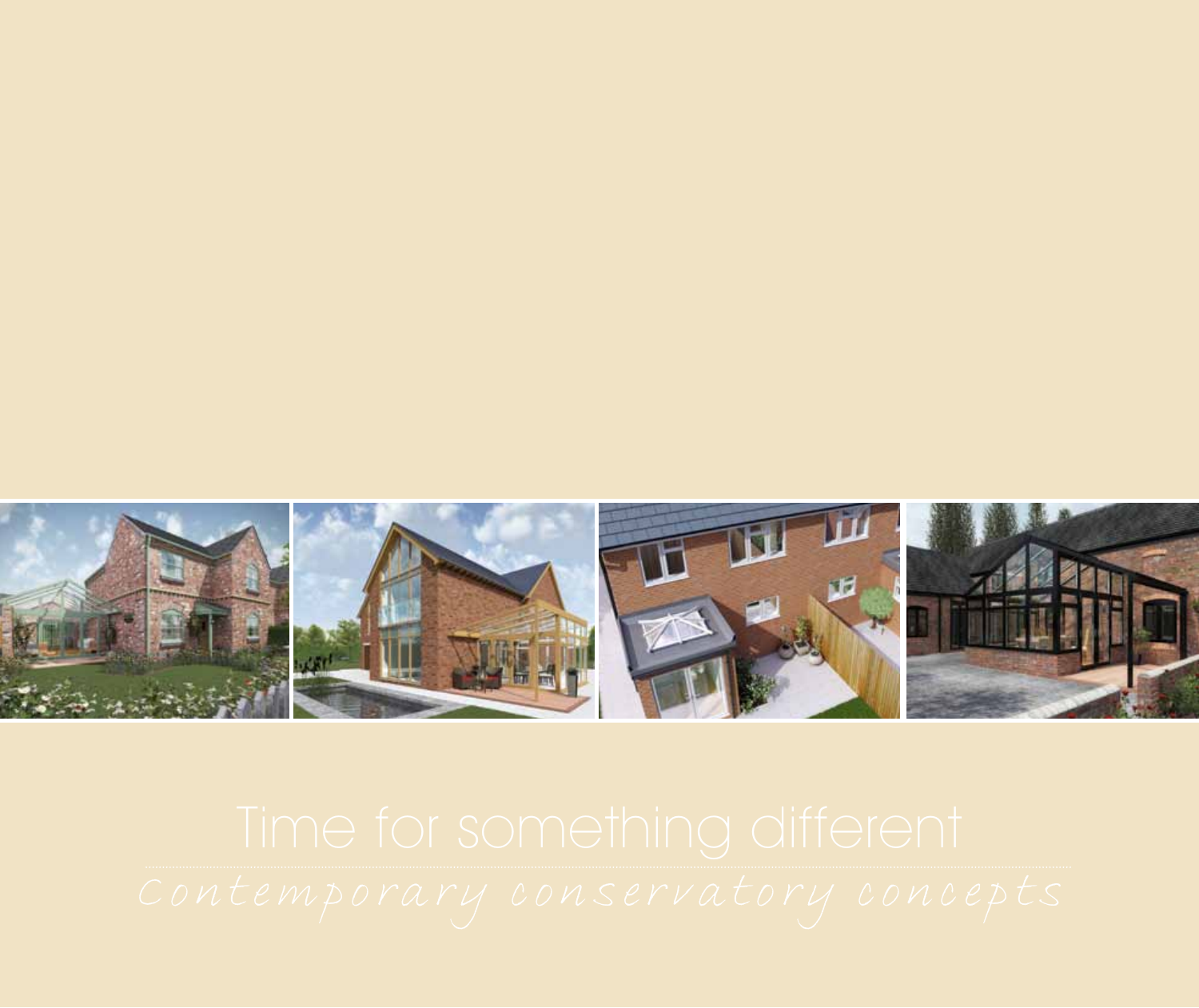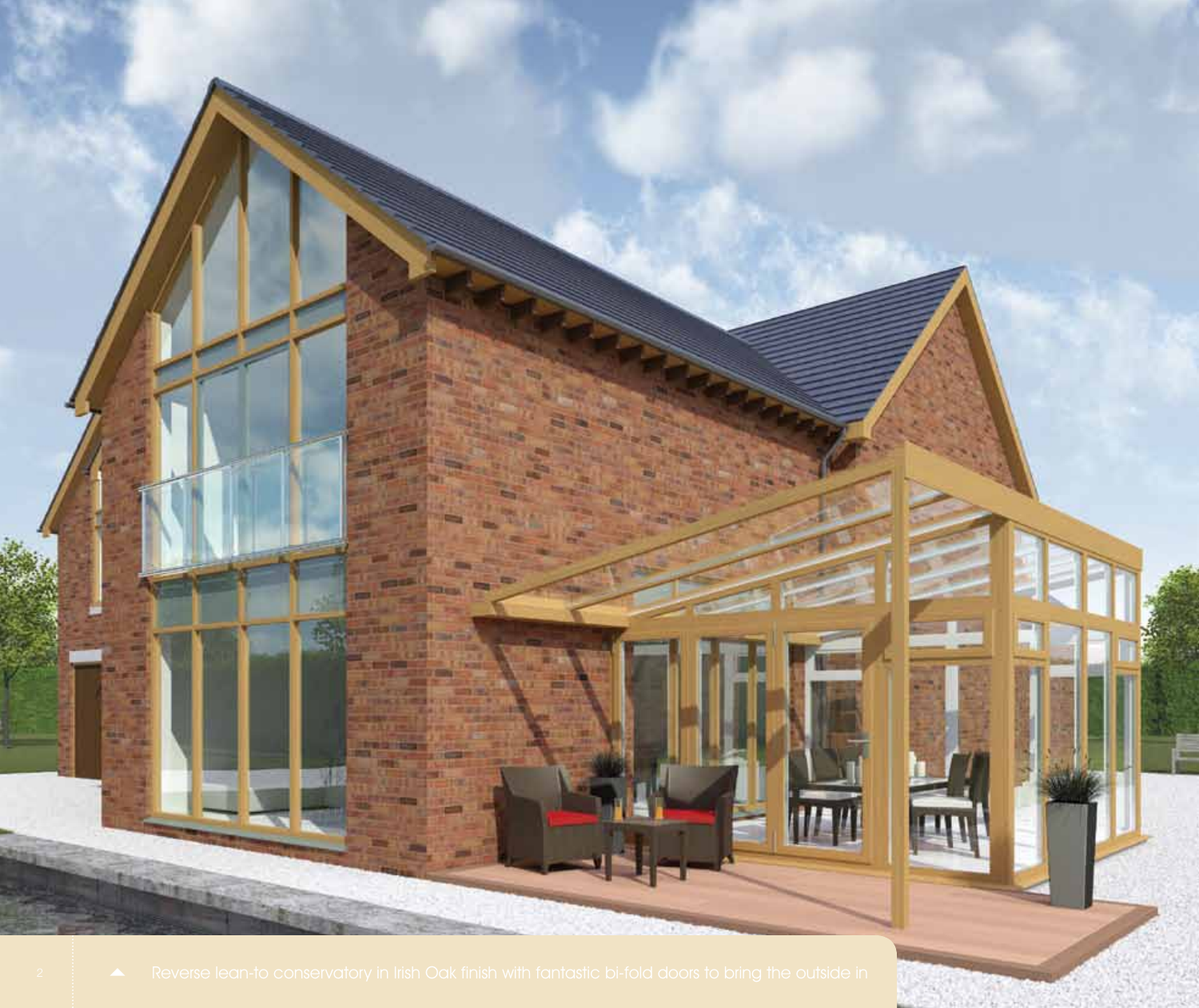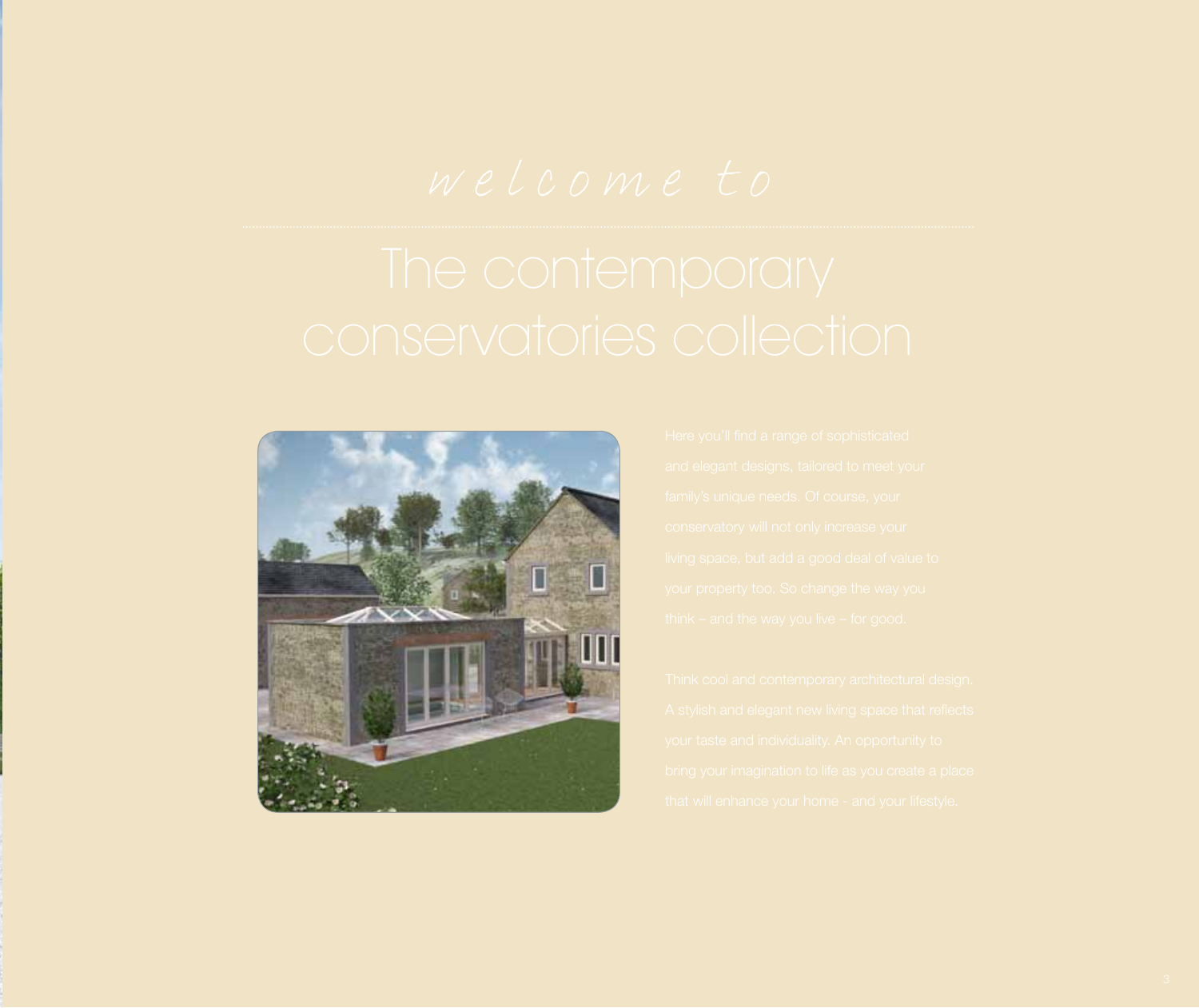# Introducing Skypod™

*flood your home with natural light*



## Let in the light...

Imagine creating a stylish new living space that's flooded with natural light. Imagine an inspiring contemporary design feature for flat roofs that will not only enhance your home, but save you money too. Some would call it the 'wow' factor. We call it Skypod: an innovative skylight that's been created for today's style-conscious homeowner.

## Saving you money

With its clean lines and sleek looks, Skypod will add real height and volume to your room. Energy efficiency is also a key priority: an exceptional U-value of 1.0 means that you'll save money on your heating bills.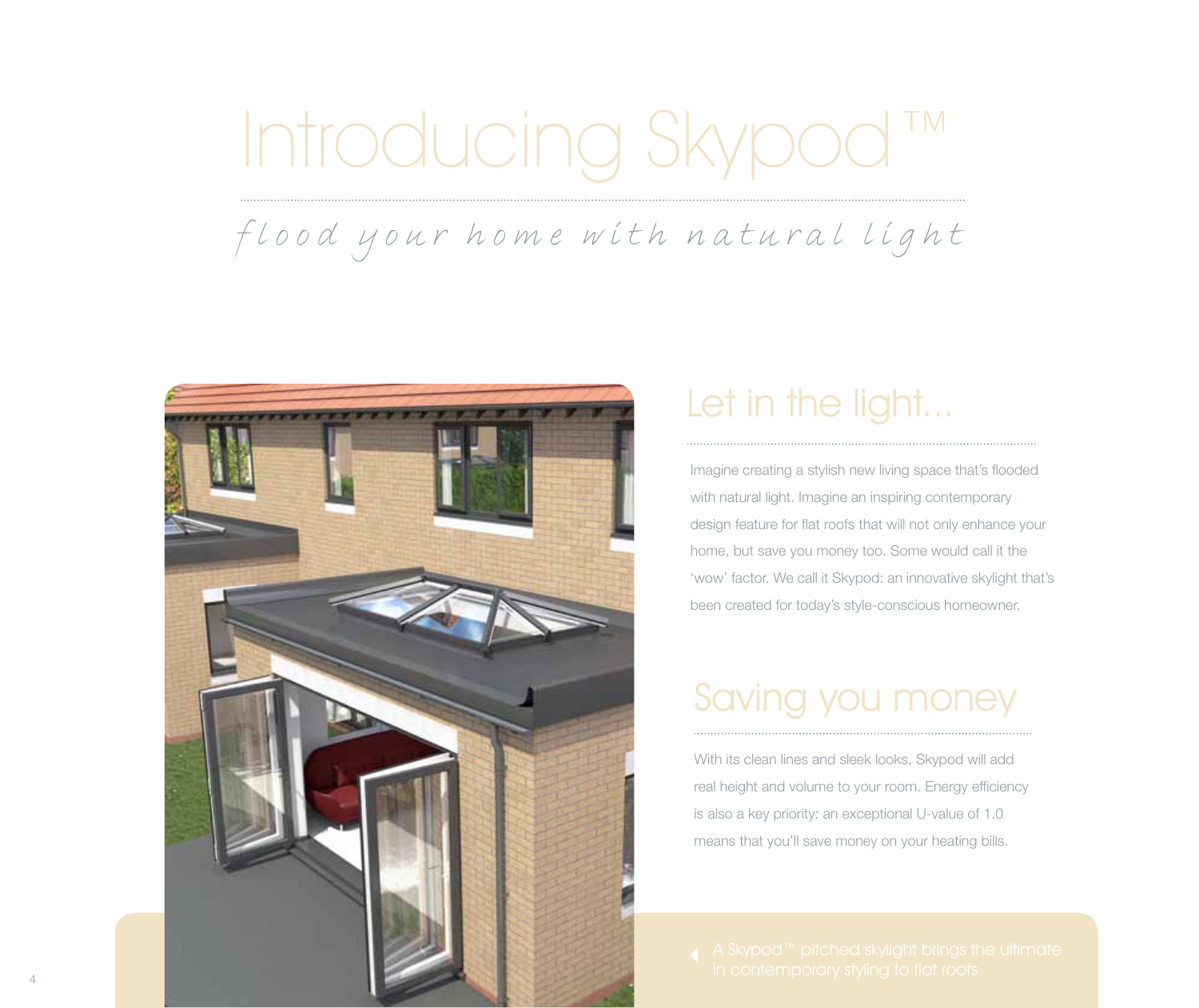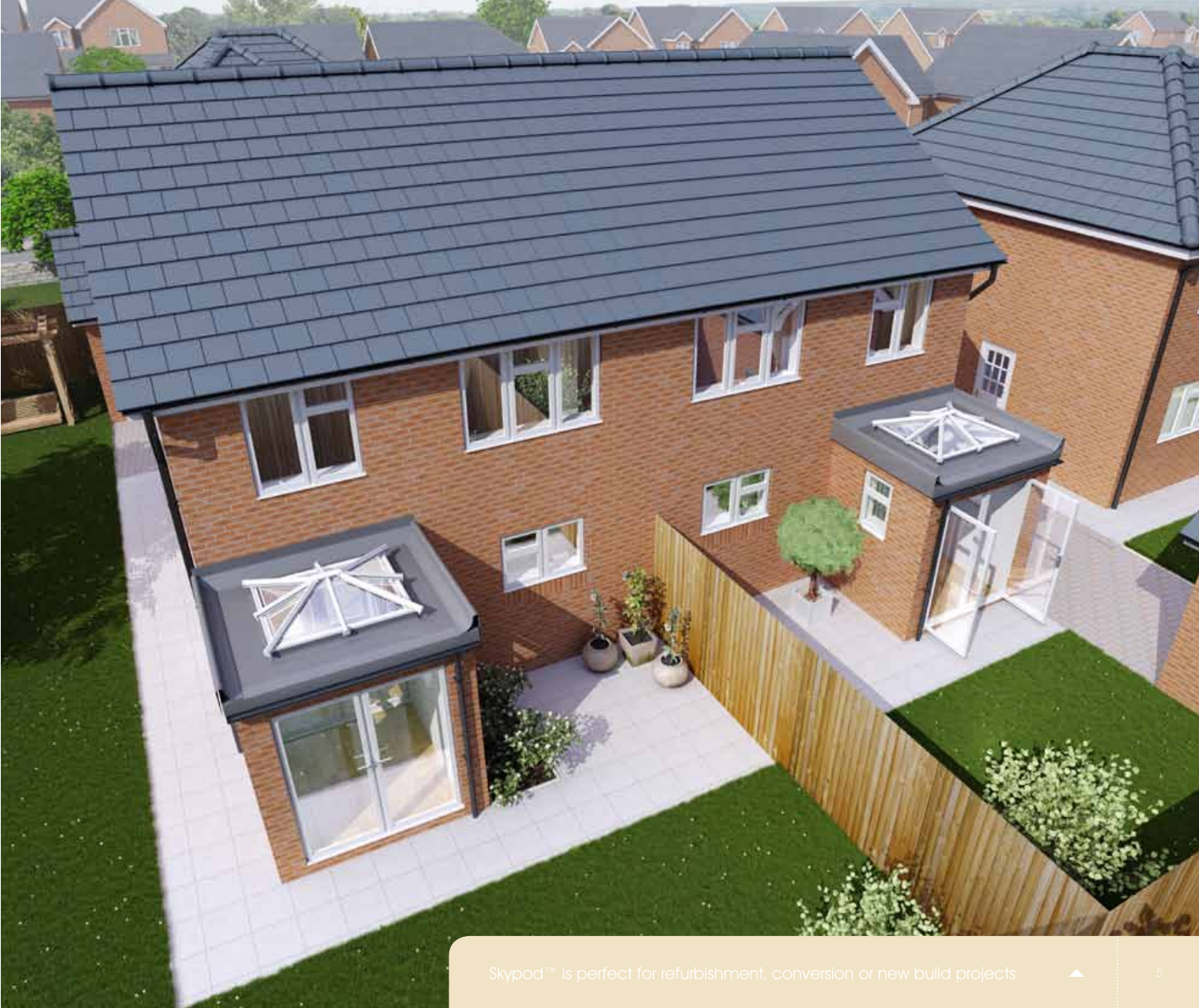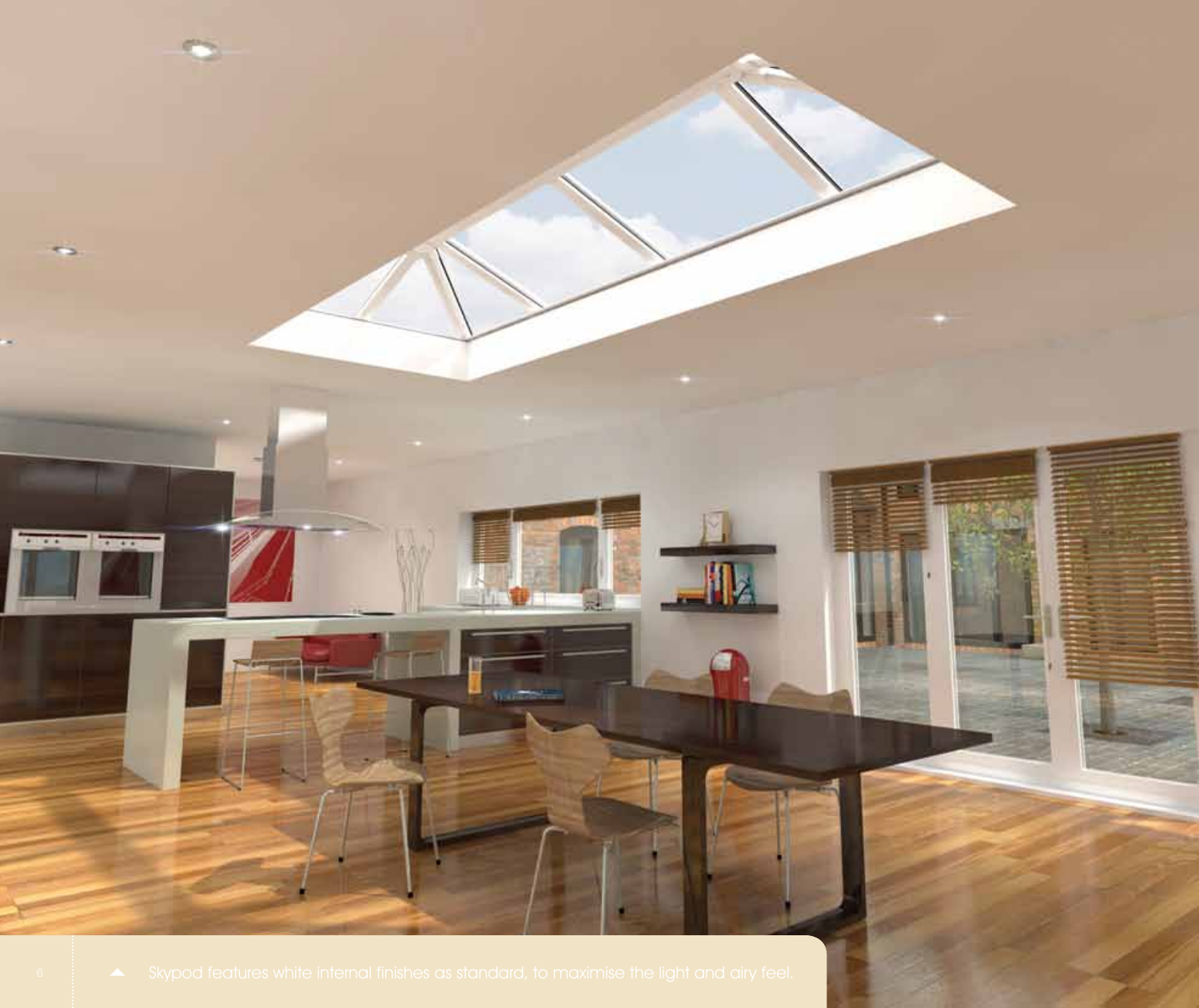#### Innovative thinking

In the past, most skylights have been either clunky PVC-U designs or expensive 'industrial' looking aluminium alternatives. That's why we created Skypod. As well as offering outstanding looks, it costs less – and provides the perfect match for your existing PVC-U windows.

#### Create your own look

Skypod is available in a wide range of sizes and colours, so you can create a skylight that complements the individuality of your home. Self-cleaning, temperature controlled glass is included as standard.

#### Standard frame colour options







White Rosewood Golden-Oak Anthracite Rosewood on White

Grey on White on White

Moondust Grey on White

Other colours are available on extended lead times

#### Standard glass options



- 
- 

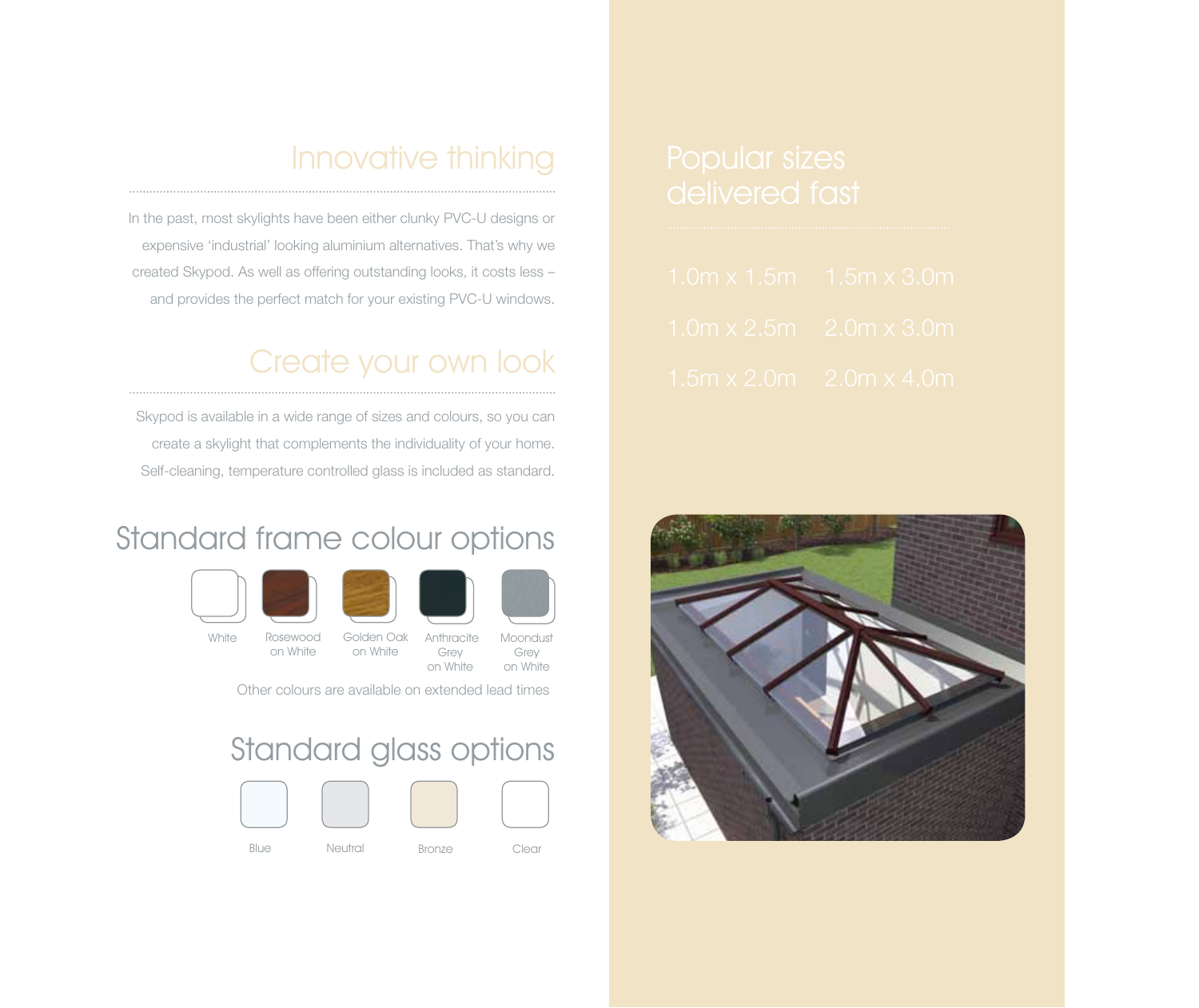## Contemporary conservatory styles

*Stunning design is just the beginning*



#### Look a little closer

You'll find high-quality workmanship in every detail, not to mention exceptional value for money. Plus, with our trusted reputation for reliability, you can be sure that your investment in your home will give you and your family pleasure for many years to come.

#### Time for something different

With a little bit of imagination you can create a unique and individual conservatory. Why not push the boundaries with a reduced gable conservatory with an integrated glass canopy?

#### Design possibilities are virtually endless

Or try something more contemporary like a reverse lean-to with bi-folding doors, a modern twist on a traditional classic, giving you a sense of more space.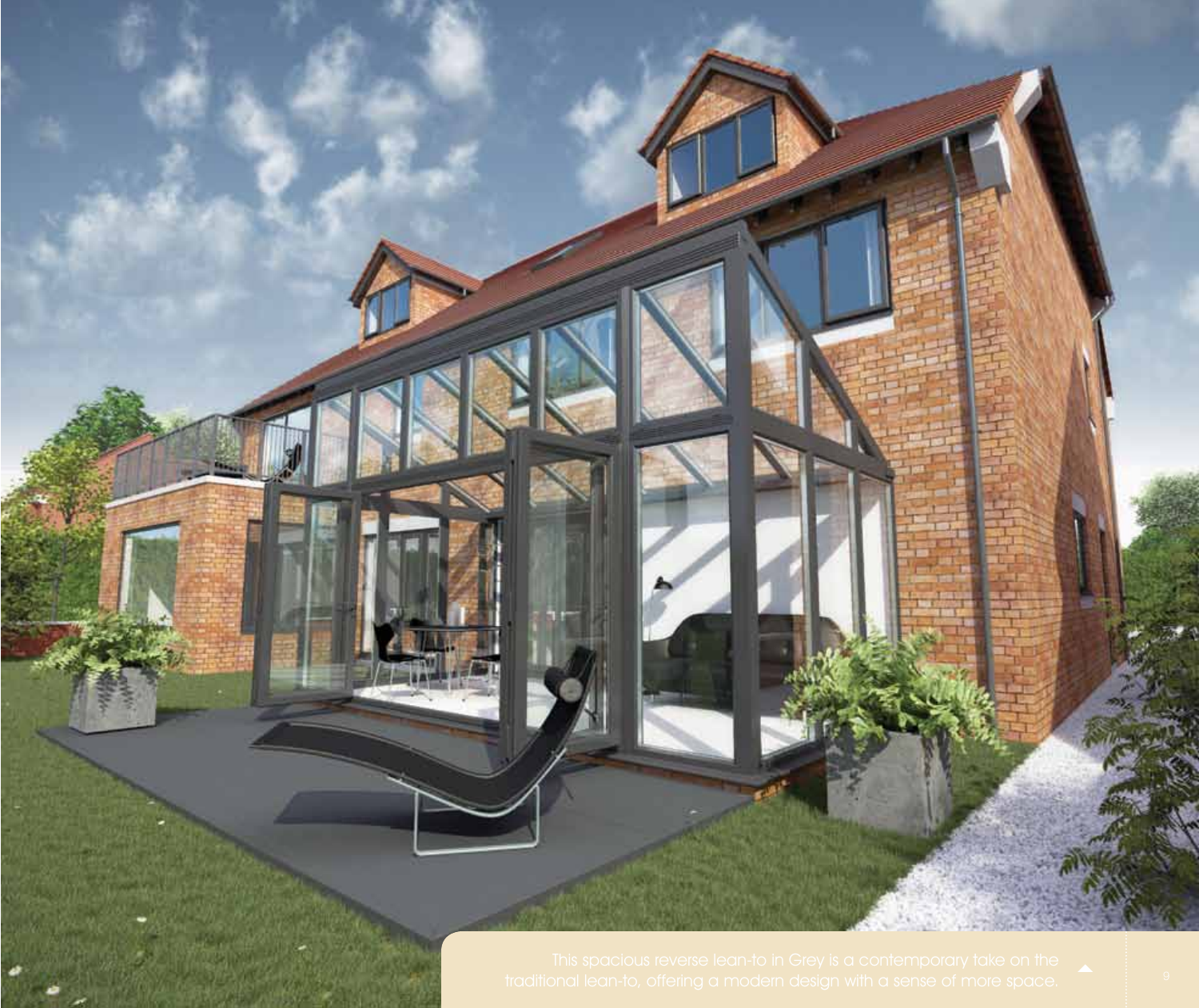# Engineere

*for life*

All of our conservatories feature advanced engineering technology that's been designed to deliver life-long performance and exceptional energy efficiency. For example, we exclusively use PVC-U from one supplier to manufacture your conservatory roof, windows and doors. This might not sound like anything special, but it guarantees that each component will maintain its perfect colour match throughout the life of your conservatory.

Our precise attention to design detail has created one of the most advanced conservatory systems that you can buy. Because of this, your builder will not have to rely so much on sealants and silicone to achieve water tightness. It all adds up to real peace of mind for you, as you enjoy a conservatory that looks as good as it performs for years to come.



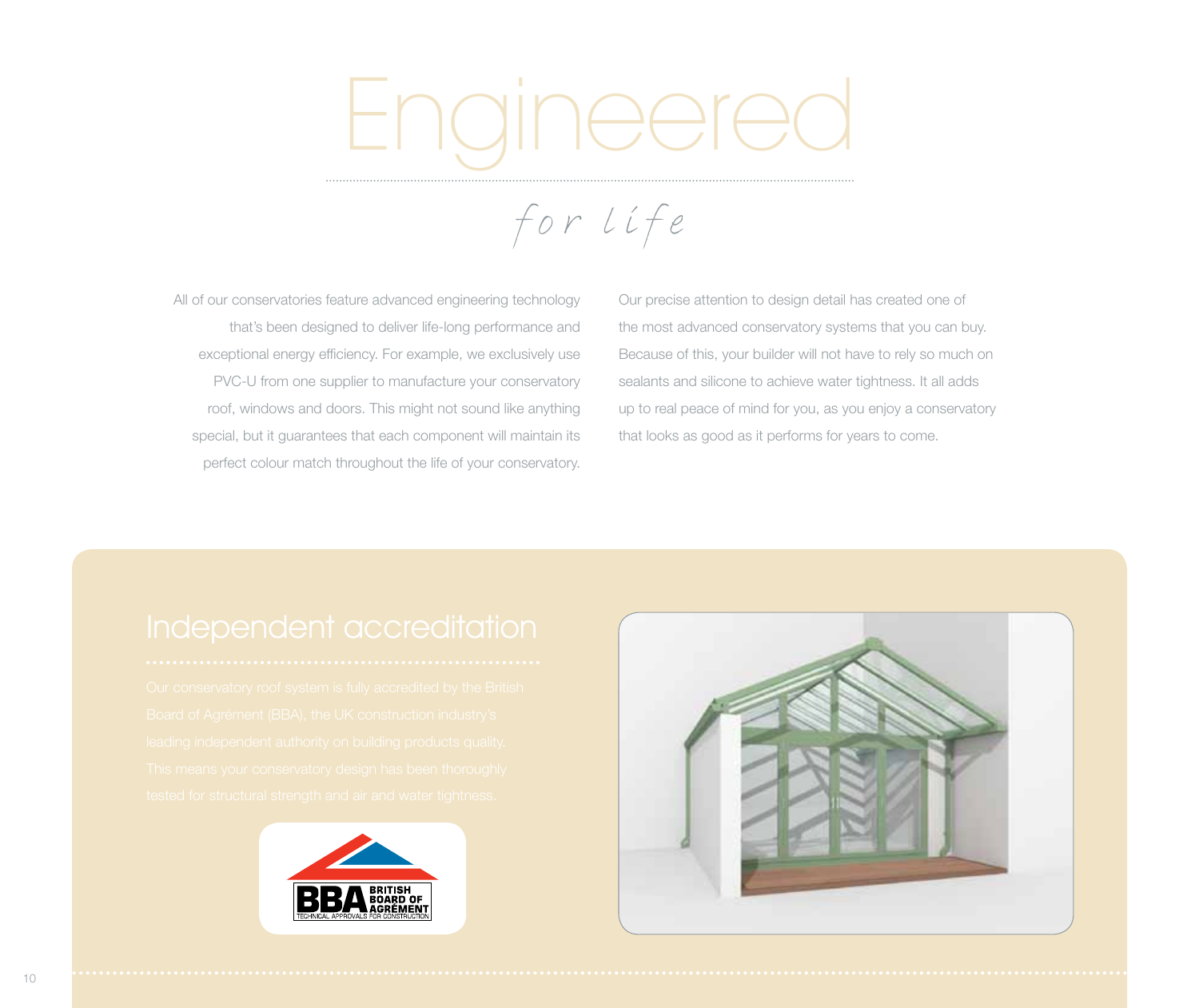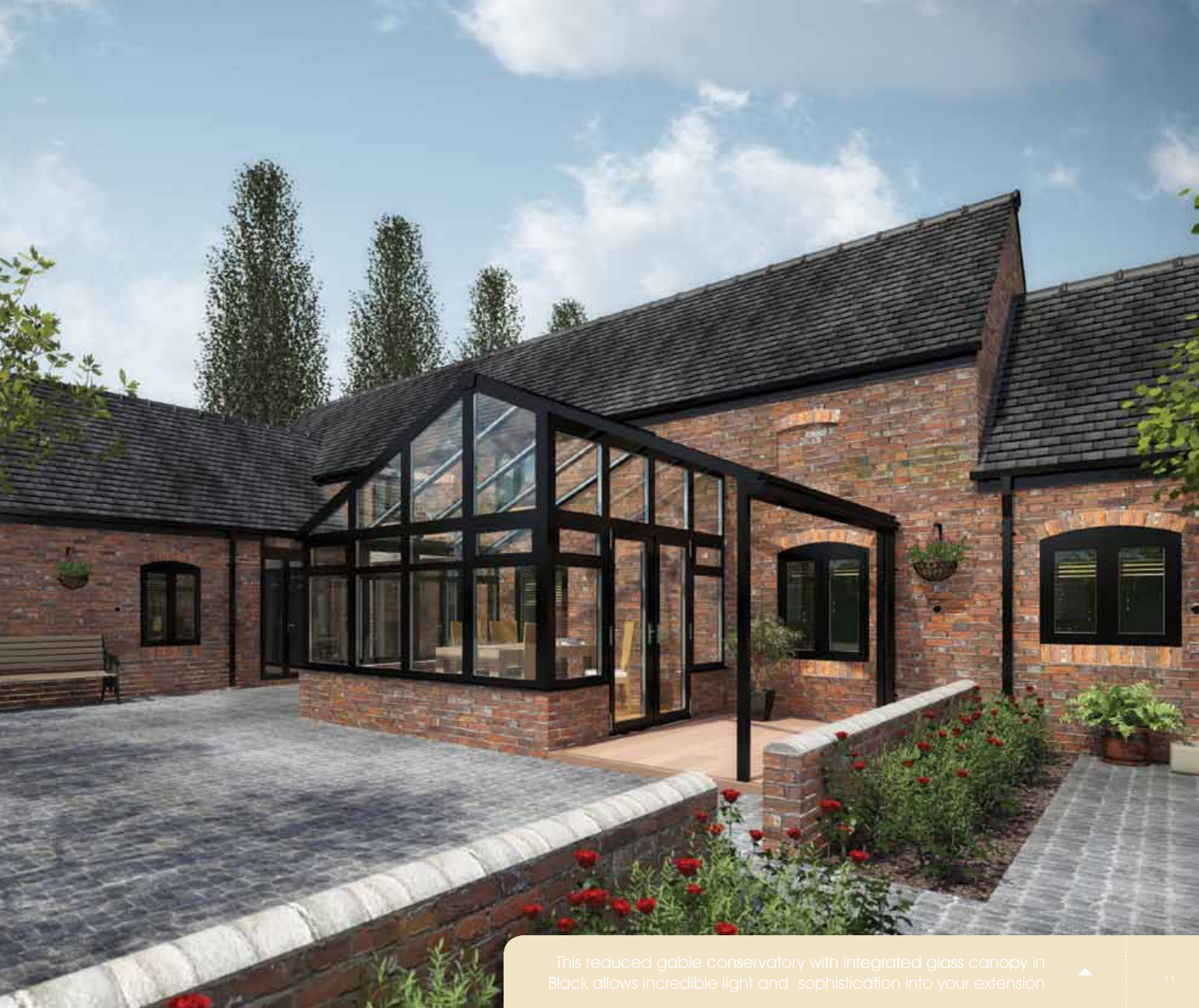**TANK** 

 $\Delta$ 

**TENNISERIA** 

**THARRES** 

**CARRICULUM**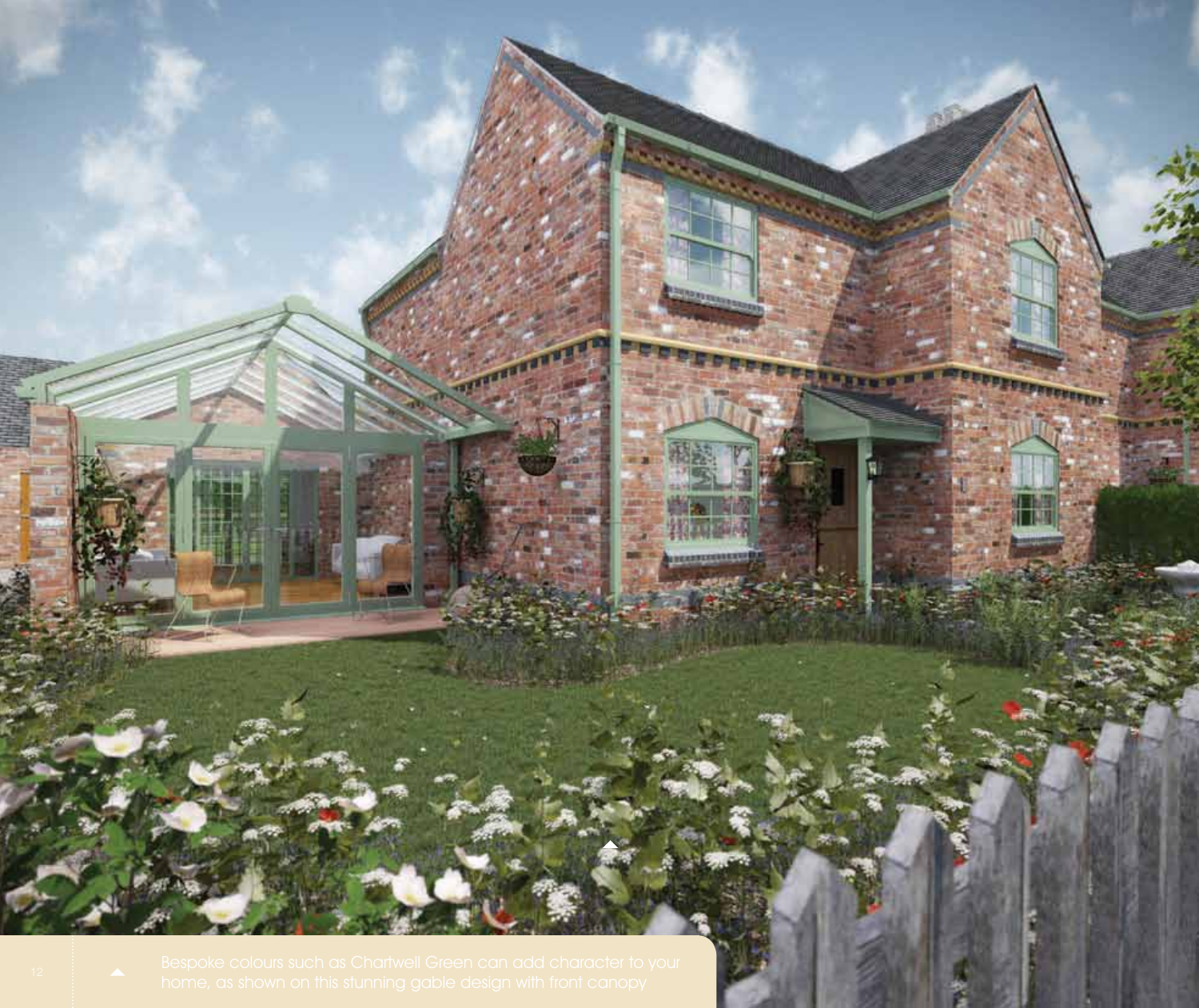Express

*your individuality*

Once you've chosen a conservatory to suit your property and lifestyle, you can look forward to a vast range of interior and exterior options that allow you to create your own bespoke space. Choose from a selection of colour options to complement the individuality of your home and your taste.

You can also select the style and performance of glazing that's right for you, perhaps adding a ventilation and cooling system. There are so many ways that you can personalise your conservatory.



\*Colours on extended lead time

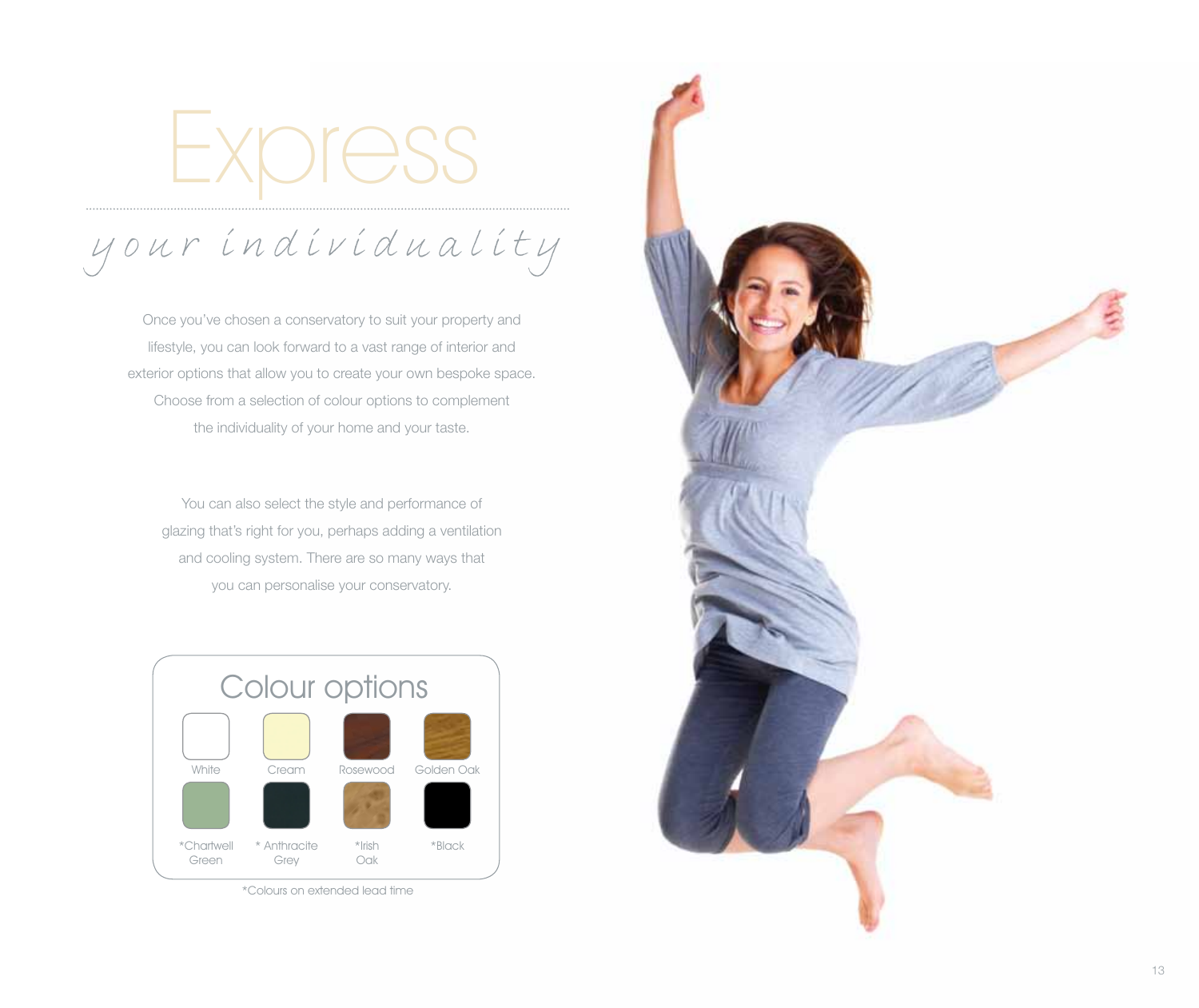# Get in the mood

## *Light up your living space*



#### Bring a stylish ambience to your garden room

The first thing you'll notice about Eurocell's elegant orangery-style roof interior is its use of attractive pelmets to add an aesthetically graceful and pleasing architectural design feature. But when we set about creating this advanced roofing solution, we wanted it to do more than look good.

#### Allowing plenty of natural light

For example, you can place subtle lighting within the roof perimeter. This provides a soft ambient light that turns your conservatory into a tranquil and relaxing living space, whatever the time of year.

#### More options than ever before

There's plenty of choice too, with a range of styles available to match your taste. Although orangery-style systems are usually used with double-hipped Edwardian conservatory roofs, our intelligent solution can be brought to Victorian and P-Shaped styles too.